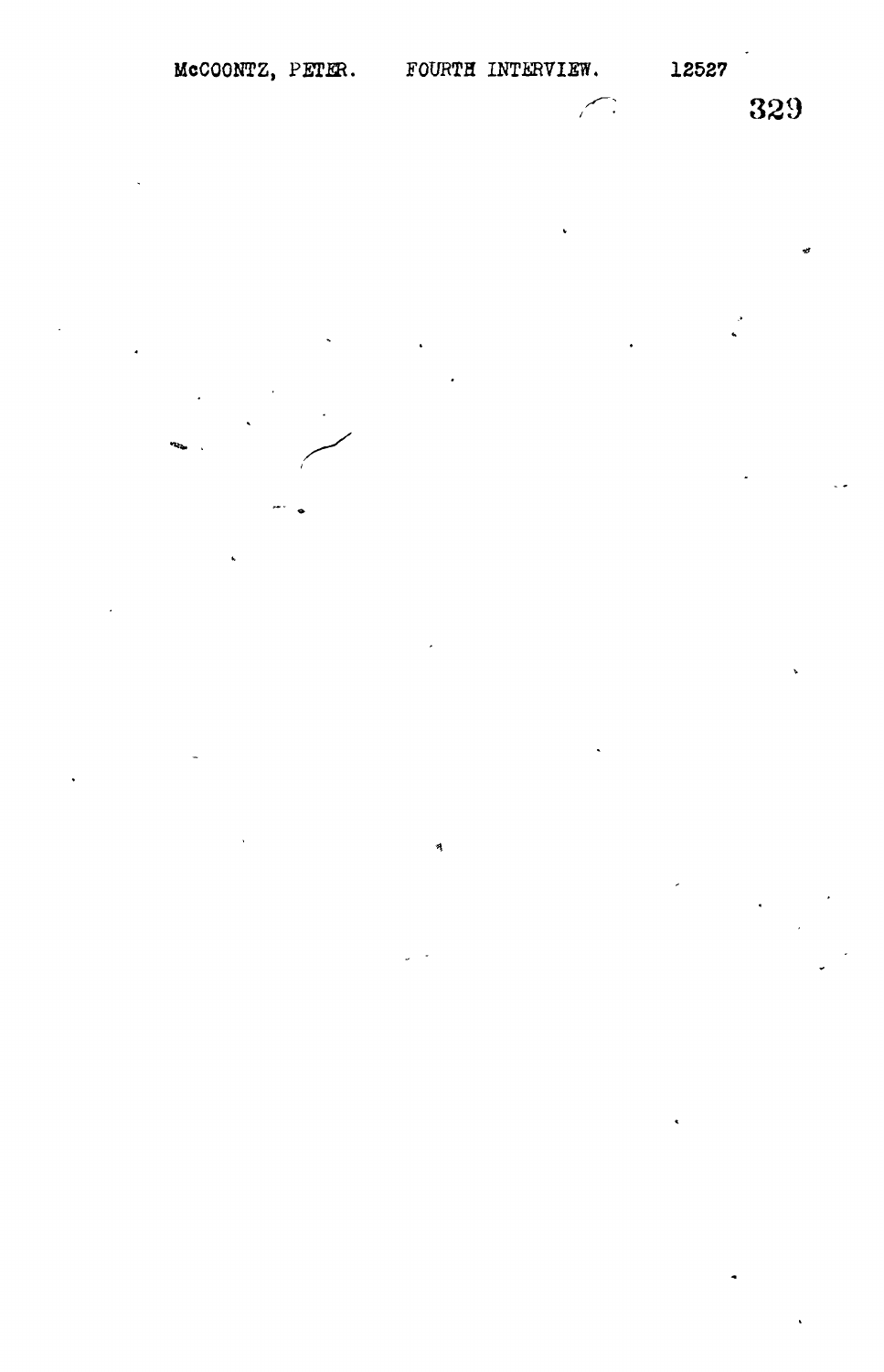|                    | $-11 -$<br>LEGEND & STORY FORM<br>WORKS PROGRESS ADMINISTRATION<br>Indian-Pioneer History Project for Oklahoma                    |  | Form $D-(S-149)$<br>330 |
|--------------------|-----------------------------------------------------------------------------------------------------------------------------------|--|-------------------------|
|                    | MCCOONTZ, PETER FOURTH INTERVIEW. 12527.                                                                                          |  |                         |
|                    | Field worker's name Nannie Lee Burns,                                                                                             |  |                         |
|                    | This report made on (date) <b>December 29.</b> 1937                                                                               |  |                         |
| 1. This legend was |                                                                                                                                   |  |                         |
|                    | Address Route #2, Fairland, Oklahoma.                                                                                             |  |                         |
|                    | This parson is (male or female) White, Negro, Indian,                                                                             |  |                         |
|                    |                                                                                                                                   |  |                         |
|                    | 2. Origin and history of lagend or story contains and history of lagend or story                                                  |  | $\mathbf{L}$            |
|                    | As told in the lodge and from observation.                                                                                        |  |                         |
|                    |                                                                                                                                   |  |                         |
|                    | 7                                                                                                                                 |  |                         |
|                    | 3. Thite out the legend or story as completely as possible. He blank -<br>sheets and attach firmly to this form. Number of sheets |  |                         |

 $\epsilon$ 

attached 10 sheets.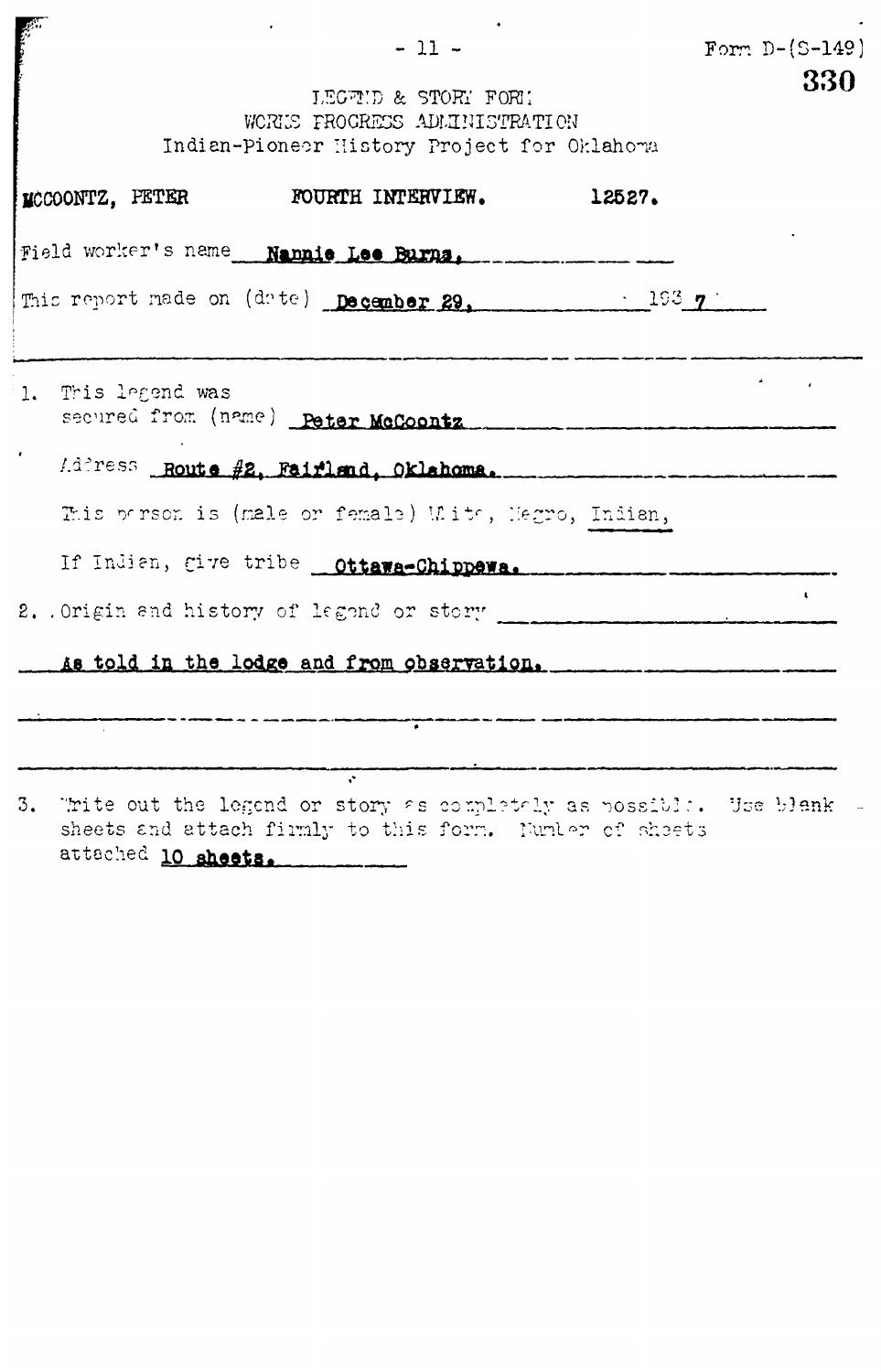M3C00NTZ, PETER, FOURTH: INTERVIEW. 12527,

Mannie Lee Burns Field worker, December 29, 1937.

 $\mathbf{d}$ 

# Interview with peter McCoontz, Fairland, Oklahoma.

### Spring River.

Spring River, flowing south, enters Ottawa County just south of Baxter Springs, Kansas. Its course is mostly south with the exception of three bends until it unites with the Neosho River just west of the town of Wyandotte. From here the two rivers which have united are known as Qrand River.

About five miles south of the Kansas-Oklahoma State line and one-haIf mile east and the same distance south of Lincolnville on Spring River is the present Spring River Bridge. Just north of the bridge and on the west side of the river is the place referred to as "Lover's Leap" and still north of it only a short distance is the Devil's Promenade, The other places referred to in this narrative are north of this bridge.

A long time ago an old teacher named Watson lived in a cave. He was a gray-headed old man who lived in Fine Bluff, this side of Blue Hole. He drove a little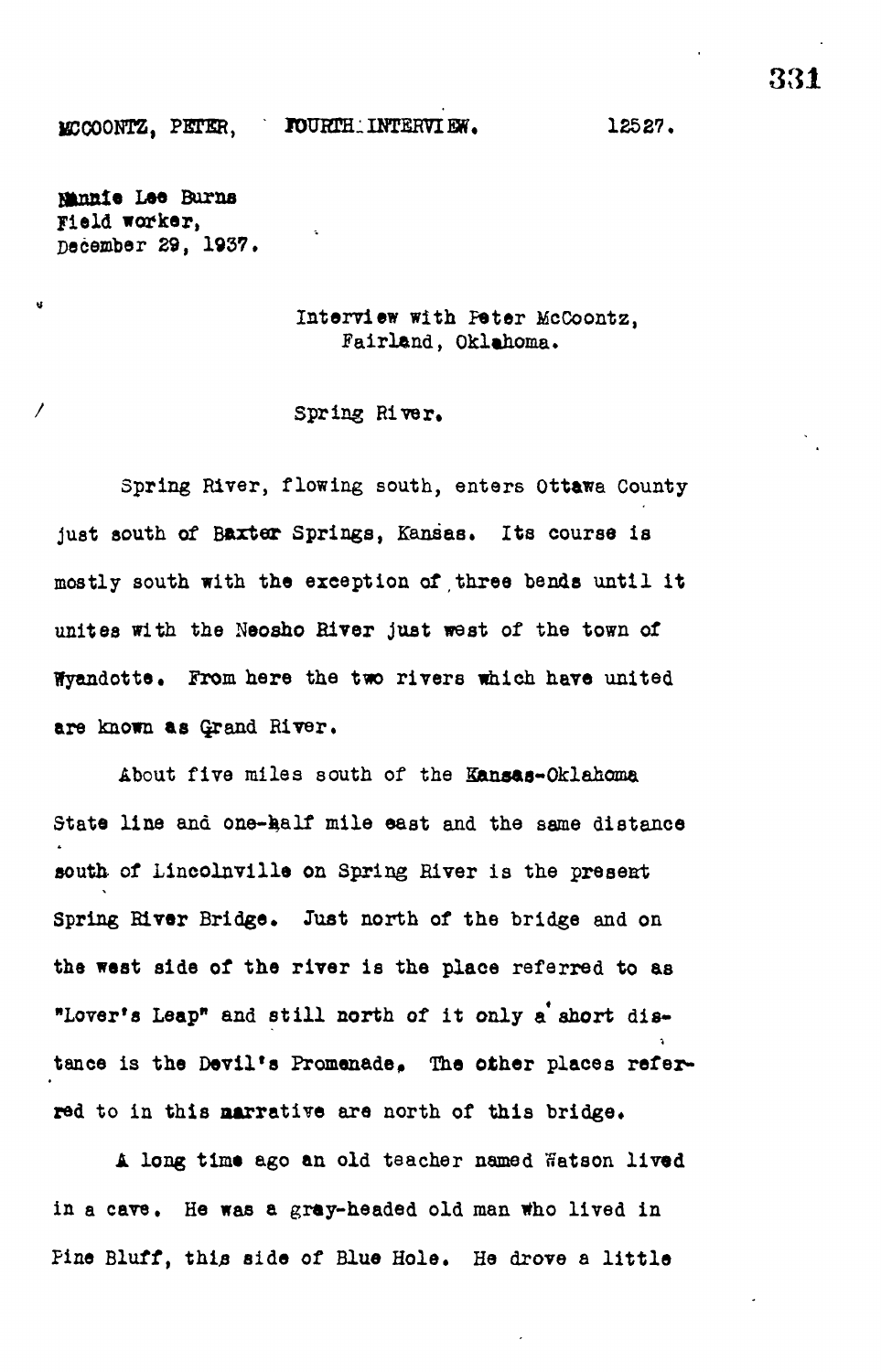« 2 -

team of oxen with brass knobs on their horns. He drifted away, nobody knows where." He went at foot of the hill, bottom of river, yoke of oxen stood down-stream with log-chain thirty or forty feet long When he disappeared it was at the place known as Dardene's Ford. This crossing is very dangerous, people we were warned not to cross at night - seems like wagons go up-stream, not down and there is danger around that curve at the ford known as Devil's Hollow. It is safe by day, but people drown at night.

From Darden's Ford about a mile there is another Devil's Hollow Crossing, shallow but rough<sup>2</sup> - this cross-! **ing is around the curve from Dardene\*s Ford, from that** curve, running west, you come to a village ford where **curve, running west, you come to a village ford where** John Quapawran a ferry until the present bridge was **John Quapaw ran a ferry until the present bridge was** built at Lover's Leap. This ford was a dangerous crossing, the river gets high and gets muddy on the banks. The banks get soft like muck and when you cross it **The banks get soft like mack and when you cross it** seems like the stock get stuck, something grabs them **seems like the stock get stuck, something grabs them** on the hoof and they can't pull out. They die there **on the hoof and they can<sup>f</sup>t pull out. They die there** and after they are dead it is no trouble to get them

**and after they are dead it is no trouble to get them**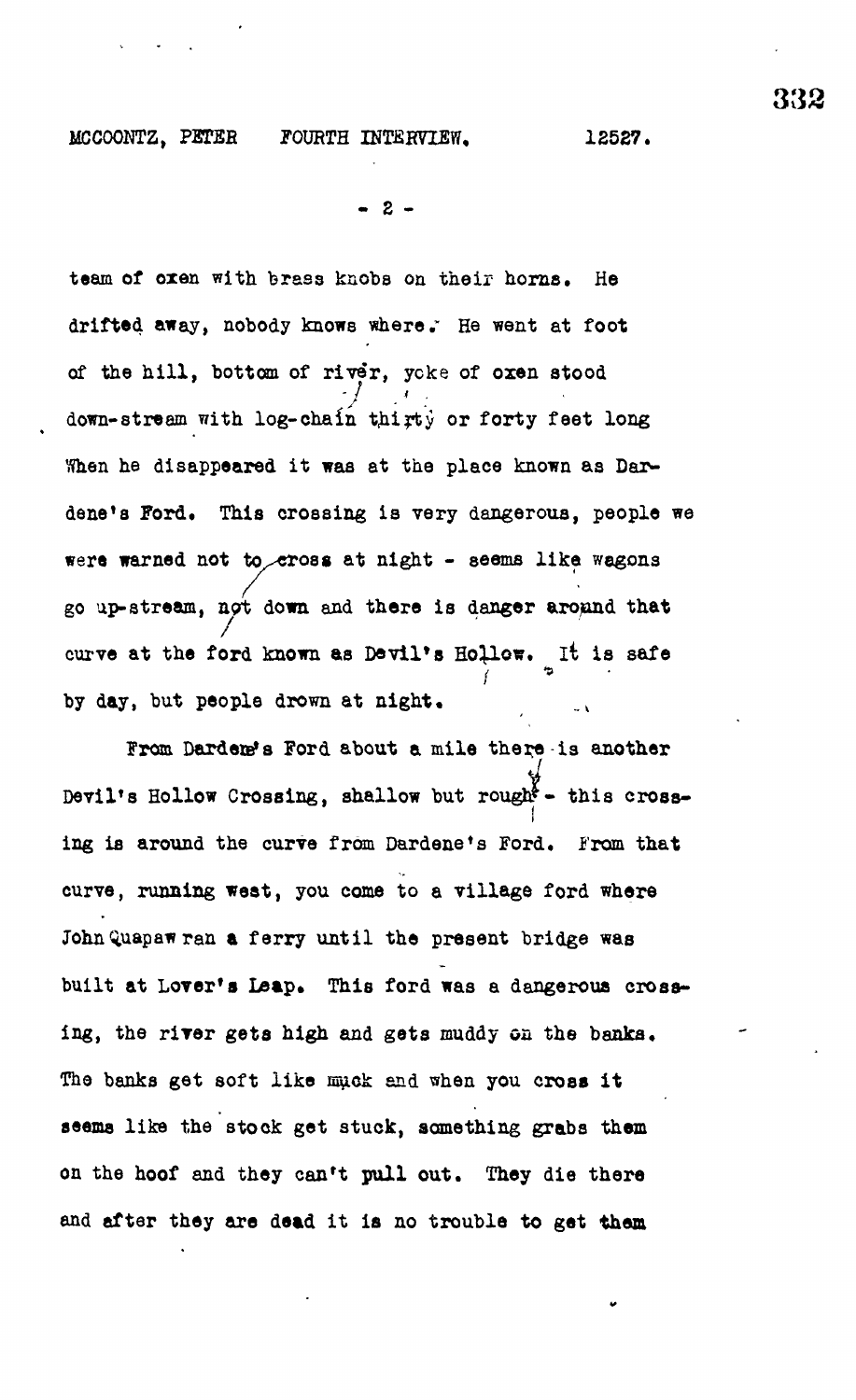MCCOONTZ, PETER FOURTH INTERVIEW. 12527.

**0**

**- 3 -**

**out •**

**Below this 150 yards is a deep short-cut hollow** *,* **called Devil's Yiashboard where water circles round.** Once I took a long pole and tried to reach bottom; then **took a long pole with a big rock at the end of the string** but could touch no bottom.

The Devil's Promenade.

**On the end of the Devil<sup>1</sup> s Washboard Hollow comes the Devil's Promenade, where the bluff sticks away out in the River like a porch - a cemsnt porch. It is from six to ten feet high and one can walk without bending** over on that clear, open space. It bends down to the **wtter from five foot ahead of it to a tail short-pointed into the water. Above the head part and on the "S" part of the bluff or promenade which is anywhere from twelve to fourteen feet above the water there was a great snake that lay under that porch known as the Devil's Promenade. This snake's shadow can be seen on a clear** day when the sky is blue. One day the husband of Grace **Coldspring said to me, "Let's go to Lover's Leap, there**

i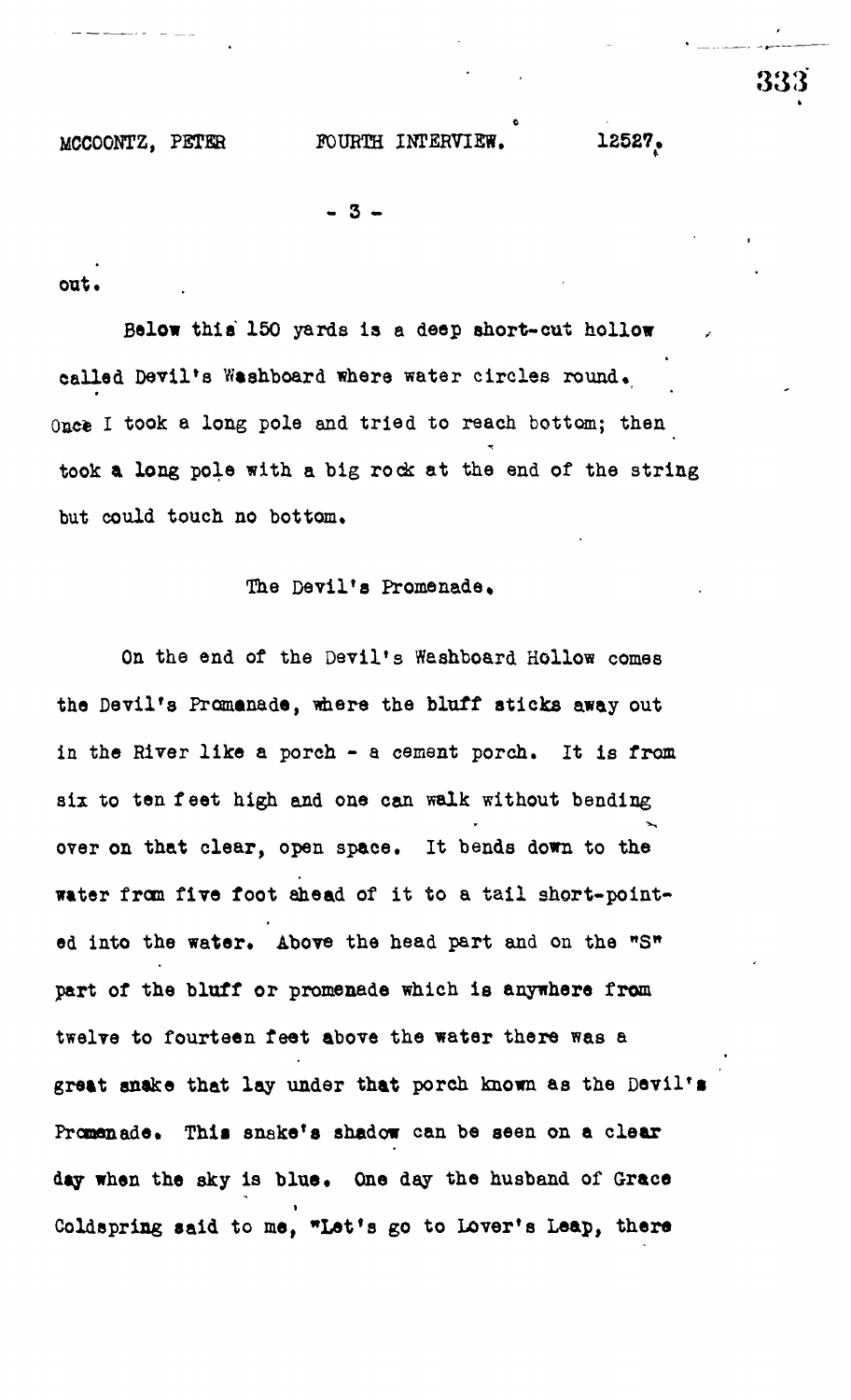libCOONTZ, PETER FOURTH INTERVIEW. ' 12587.

- 4 -

is an eaglefs nest in the crack." When we arrived there I said to him. "Look at that snake and at his shadow." The shadow dodged back under Lover's Leap. Below, at the mouth of Rook Creek., is a great sized hole where the big snake crawled under that big hill on the side of Rock Creek. The amake that used to be at Devil's Promenade.

On this "S" curve or Promenade between the head and tail, a distance of 100 yards, embedded in the floor are the Devil's Biscuits. These are rocks five inches round like eggs.

Here many people' swim for good times during the stomp dances. The stomp grounds of the quapaws is but a short distance from here and many people have been drowned at this place, they are drowned by the breathing of the snake - the moving of the snake. When he takes in a breath he draws the people in. The snake can be seen at Blue Hole on cloudless days, I mean we see its shadow.

One night, my wife was sick when I was crossing the river. I was caught and was sinking when I said, "Anything hindering my movements, turn me loose. I am needed at homey? and I was loosed. Some day, when we are dead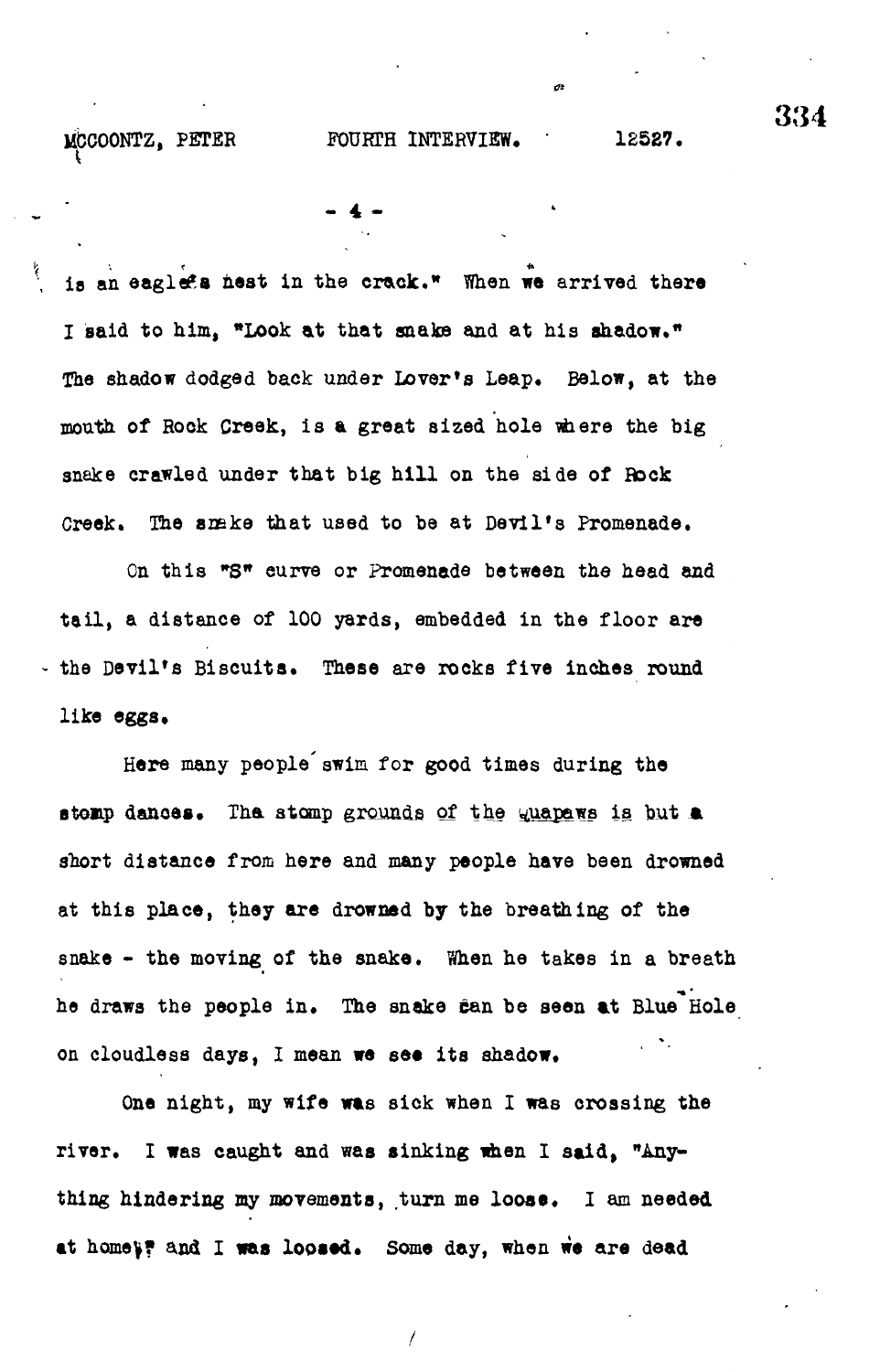and gone and buried our great-great-grandehildren in one thousand or more years will see some great insects  $\sim$   $\sim$ / or great snakes hatch out from the Devil<sup>f</sup> s Biscuits at the Promenade. Then will come back the history that our forefathers have seen.

 $-5 -$ 

Way back one thousand years or more when the Indians first discovered America they found the Great Snakes - big animals. They discovered the Indian Territory before the civilization of North America. Plenty wild game, animals, fowls, fish, plenty eatables. The Indians found plenty to eat - wild game and fruit and were happy. There wes joy among the wild animals and wild savages. There were no houses to be seen but- along the streams of water, springs, rivers or creeks, you would find Indian Villages - wigwams along the stream of water somewhere. When you went out in prairie or country, you could see wild cattle, buffalo, wild hogs. There were great wild animals in those **days;** wild horses to be found as high as eight-ten- twelve feet high and wild hogs two-three-four-feet high, eight-ten-twelve feet long.

12527.

S.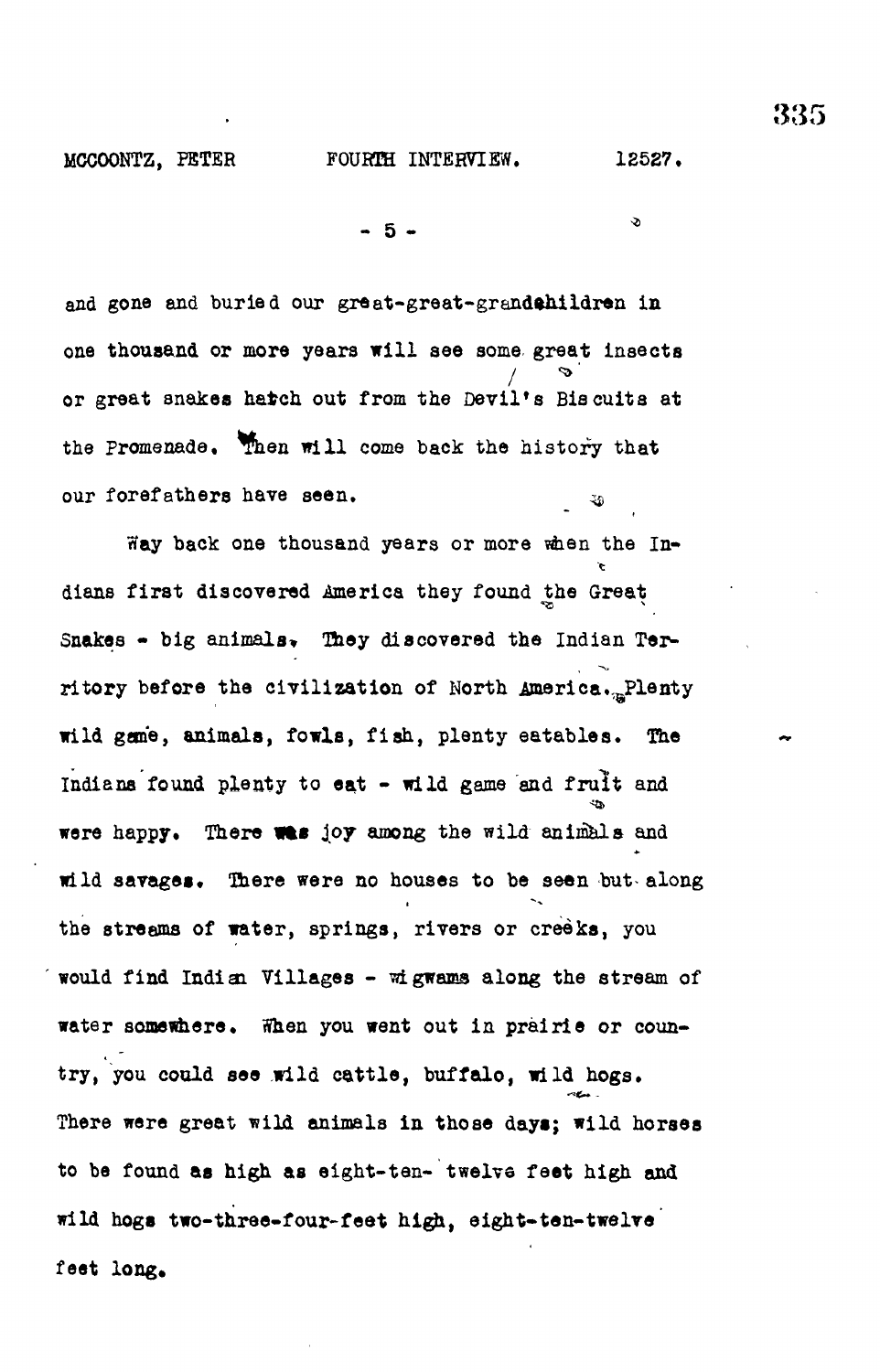MCCOONT ISLES KTHING AT A THE INTERVIEW.

 $\overline{a}$ 

## Lover's Leap.

Right below the Devil's Promenade about fifty yards is the old trail where the animals climbed that hill up and down many years ago. Then fifty or seventy-five yards below the trail is the Lover's Leap. This is a round castle-like rock that raises many feet at the edge of the water and farther out and higher than the rest of the cliff like banks. This castle-like projection is known as "Lover's Leap" and here many, many years ago, the eagles used to build their nests and had their young ones.

A couple, a young man and a young lady, grown up, were in love with each other and wanted to get married so said to each other, "You ask your parents and I ask my parents if they care if we get married." They made a date to meet here again in a day or two and find out whether or not they could get married. The parents on both sides didnot agree, because the lovers were not old enough to support themselves. They met and after the word was told the young man said, "Then if you love me and I love you, will you follow me?". They ran to the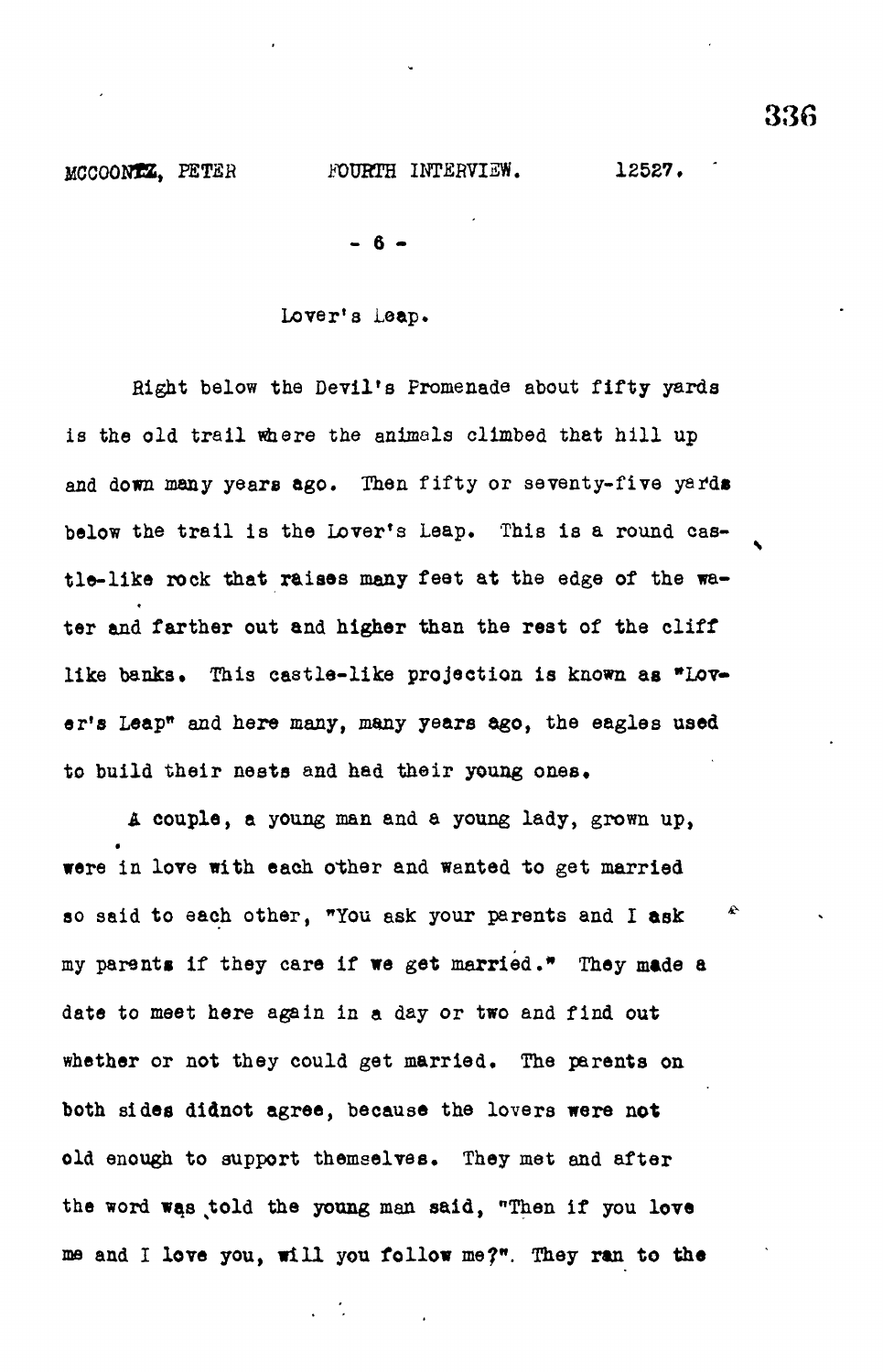MCCOONTZ, PETER FOURTH INTERVIEW. 12527.

**- 7 - •**

edge of the bluff, the lady following. He leaped and his sweetheart followed. Both have gone forever to sleep to the Judgement Day.

## The False Face.

My fore-fathers and mothers were traveling along through the wild country and prairies, traveling, moving, one or two times each year. They were traveling by droves of ponies so took the ponies to tame them down. They make a cross-saddle, bound it with bark to make it strong to hold four or five-hundred pounds of weight. They would take an old age mare, put a cross-saddle on her back and put the four or five-hundred pounds weight on it, catch enother pony to follow the old mare - follow until they had enough ponies to carry the buffalo robes, etc. Then toother old plug *of* a horse would be dragging two poles, one on each side like a buggy shaft. They would pack food there and when it was all .packed they would start. The old horses would lead and the young ones would follow one by one, like swans or wild geese up in the air as they fly from the north going south.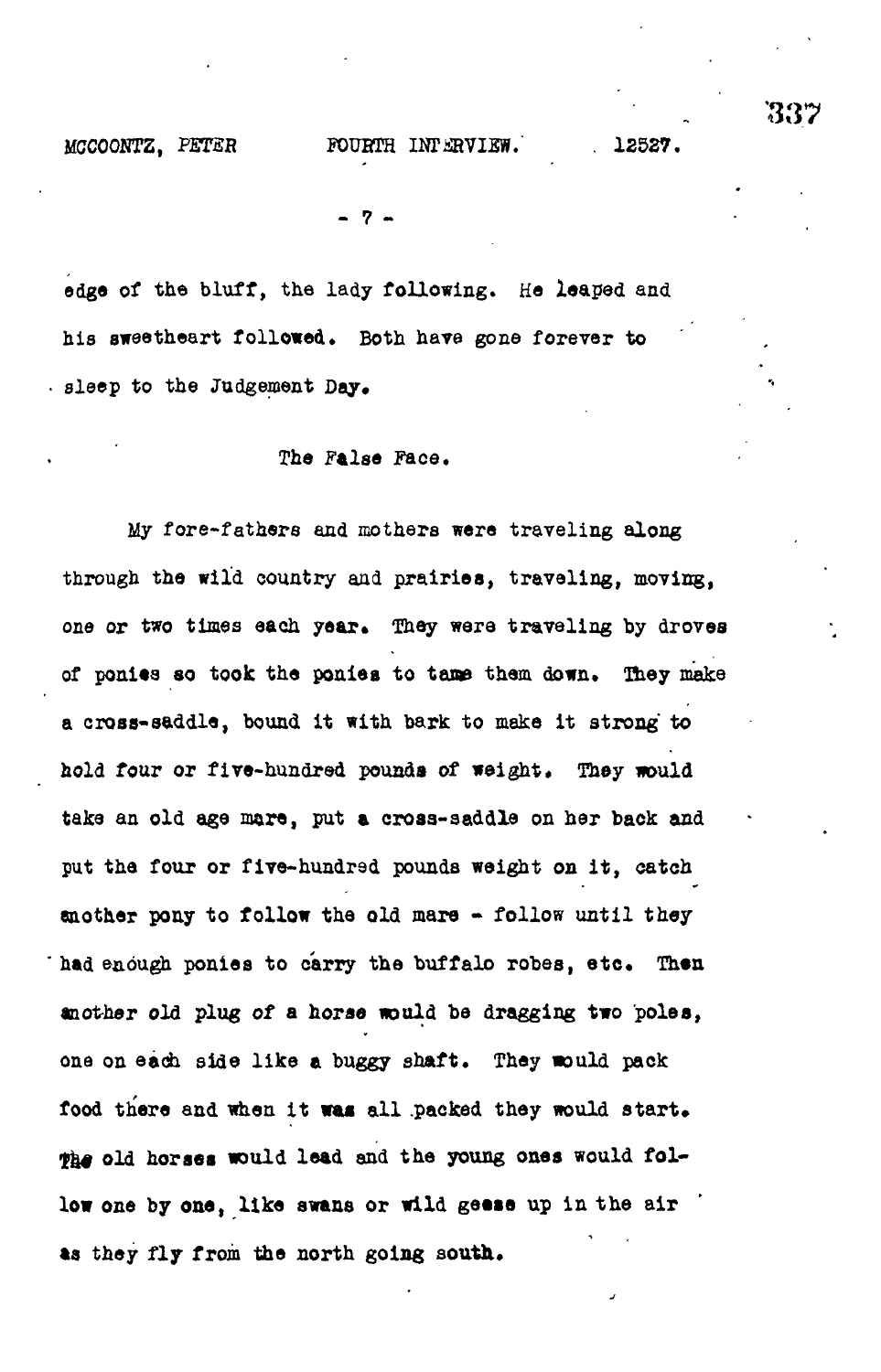**- 8 -**

**These Indiana came to a spring which was bubbling like hot water. It was a beautiful spring, you could see the clear crystal rocks in the bottom. They camped a few days at that place known as the splitlog Spring; nobody knows where that spring is now. After they camped the** ladies put up the poles for the tepees. They were sitting **around for meals in broad day-light and a certain young man was drinking water at the spring. They were all sitting around where they ate and called him to come eat, He sprang up, jumped across that stream of water and sat** down to eat with his family, then said, "Oh, I am so dry **for .a drink.\* His mother said, "Son, there is a spring** over there. If you want to, you can drink the spring **dry." He jumped up and went running to the spring, stoopped down on hands and knees and bowed his head to the spring to get a drink of that stream of water.**

**Soon some queer feeling came upon him to draw water with his lips and he turned somersault into the stream of water. My brother went to that spring, looking for his nephew, thinking that he would see him leaping in the w» ter. He disappeared first down the stream, and though**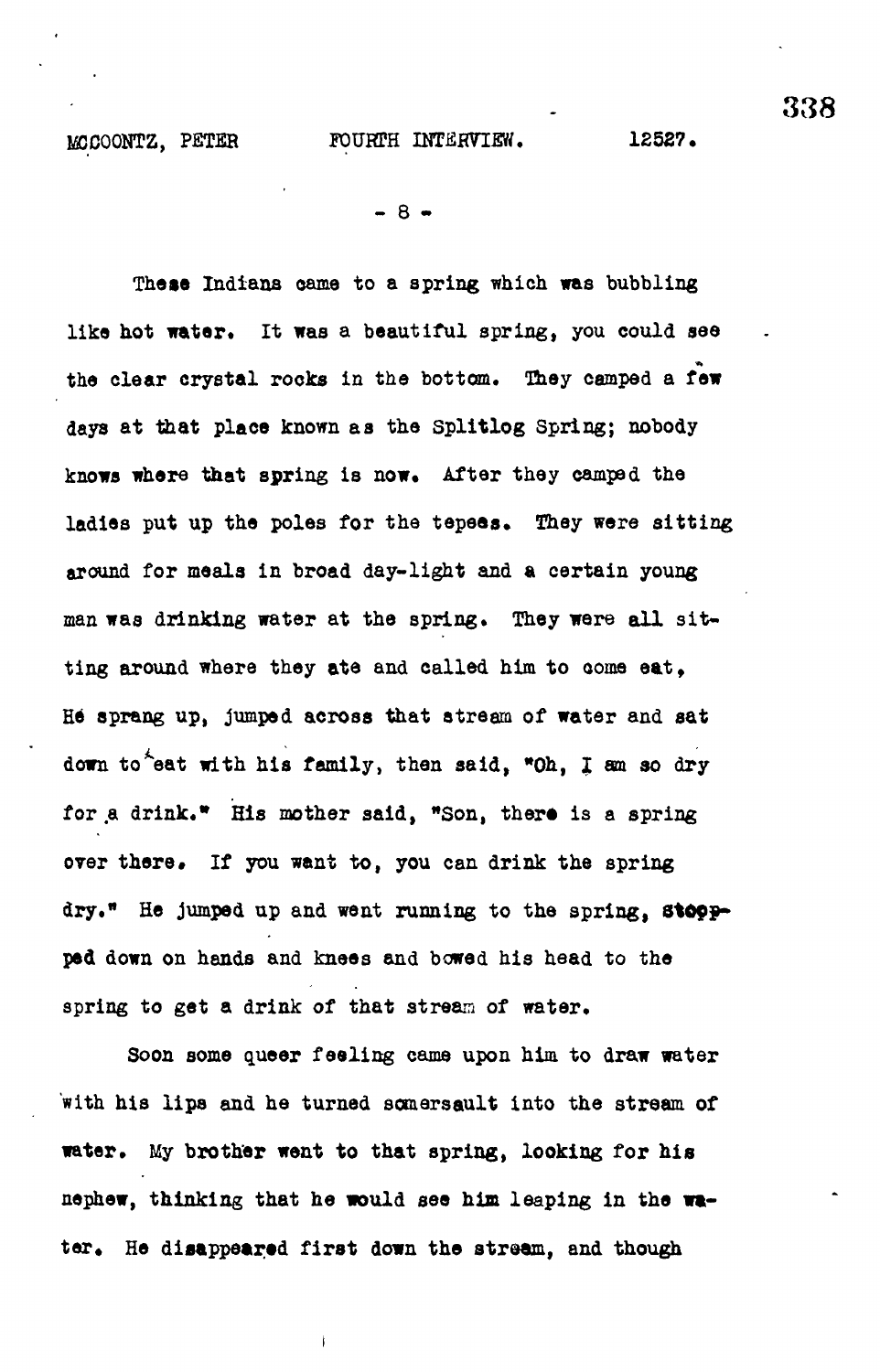**•I'M)**

*\*\*'*

 $-9 -$ 

a

they looked high and low, no one knows where he went to. **they looked high and low, no one knows where he went to.** Our Father which created Heaven and earth, he sends the message - the stream - living water for the playmates, **message - the stream - living water for the playmates,** from beyond. From spring to branch, branch to creek, **from beyond. From spring to branch, branch to creek,** creek to river, and river to ocean. Some day our poor **creek to river, and river to ocean. Some day our poor** fathers and mothers will understand where our son went to. Our Dear Heavenly Father pointed the way. Then we will understand that our son was not dead, but turned into some serpent or fish that draws back our line, some great man to explain.

Some day when you are living on this earth it will **Some day w\*hen you are living on this earth it will** come to you again to draw your attention; the earth will **come to you again to draw your attention; the earth will** be burned. The oil fields all over the country the **stream of oil - ditch into gutter, gutter into branch,** branch into creek, creek into river and the river into **branch into creek, creek into river and the river iafco** the ocean. Up and down in the deep sea the oil shaking **the ocean. Up and down in the deep saa the oil shaking** up and down by high winds sterilize the water. The wind **up and down by high winds sterilize the water. The wind keeps the oil together in the water sinking down, back into the earth and comes up to the oil atreams and down the branches, creeks and rivers to the ocean. He will draw our attention by and by so you can understand which**